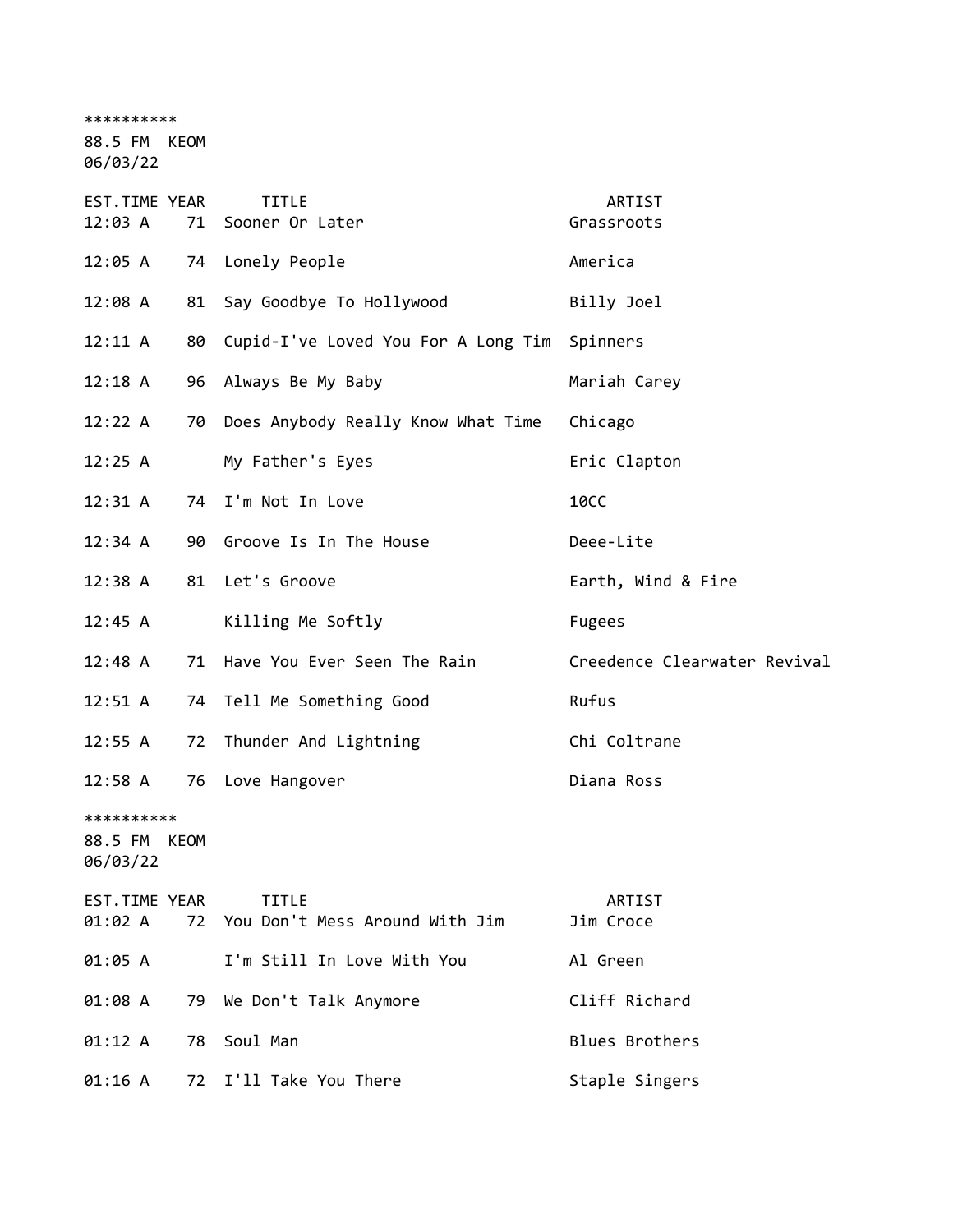| 01:19A                                 |    | 74 Sideshow                            | Blue Magic                       |
|----------------------------------------|----|----------------------------------------|----------------------------------|
| 01:22 A                                |    | Pameal                                 | Toto                             |
| 01:27 A                                |    | 92 Good For Me                         | Amy Grant                        |
| 01:31 A                                |    | 78 Too Much, Too Little, Too Late      | Johnny Mathis & Deneice Williams |
| 01:33 A                                | 70 | I Hear You Knocking                    | Dave Edmunds                     |
| 01:36 A                                | 87 | So Emotional                           | Whitney Houston                  |
| 01:40 A                                |    | 74 Keep On Singing                     | Helen Reddy                      |
| 01:44 A                                |    | 93 All For Love                        | Bryan Adams & Rod Stewart        |
| 01:49 A                                | 77 | Strawberry Letter #23                  | Brothers Johnson                 |
| 01:52 A                                |    | 75 He Don't Love You (Like I Love You) | Tony Orlando & Dawn              |
| 01:56 A                                | 76 | Say You Love Me                        | Fleetwood Mac                    |
| **********<br>88.5 FM KEOM<br>06/03/22 |    |                                        |                                  |
| EST.TIME YEAR<br>02:01 A               | 74 | <b>TITLE</b><br>Black Water            | ARTIST<br>Doobie Brothers        |
| 02:04 A                                |    | 78 On Broadway                         | George Benson                    |
| 02:10 A                                | 79 | Sad Eyes                               | Robert John                      |
| 02:15 A                                | 72 | Puppy Love                             | Donny Osmond                     |
| 02:17 A                                | 72 | Where Is The Love                      | Roberta Flack & Donny Hathaway   |
| 02:20 A                                |    | My Girl                                | Donnie Iris                      |
| 02:24 A                                |    | Rhythm Is A Dancer                     | Snap!                            |
| 02:27 A                                | 71 | Me And Bobby McGee                     | Janis Joplin                     |
| 02:31 A                                | 77 | So In To You                           | Atlanta Rhythm Section           |
| 02:34 A                                | 85 | Separate Lives                         | Phil Collins & Marilyn Martin    |
| 02:38 A                                |    |                                        | Ringo Starr                      |
|                                        | 71 | It Don't Come Easy                     |                                  |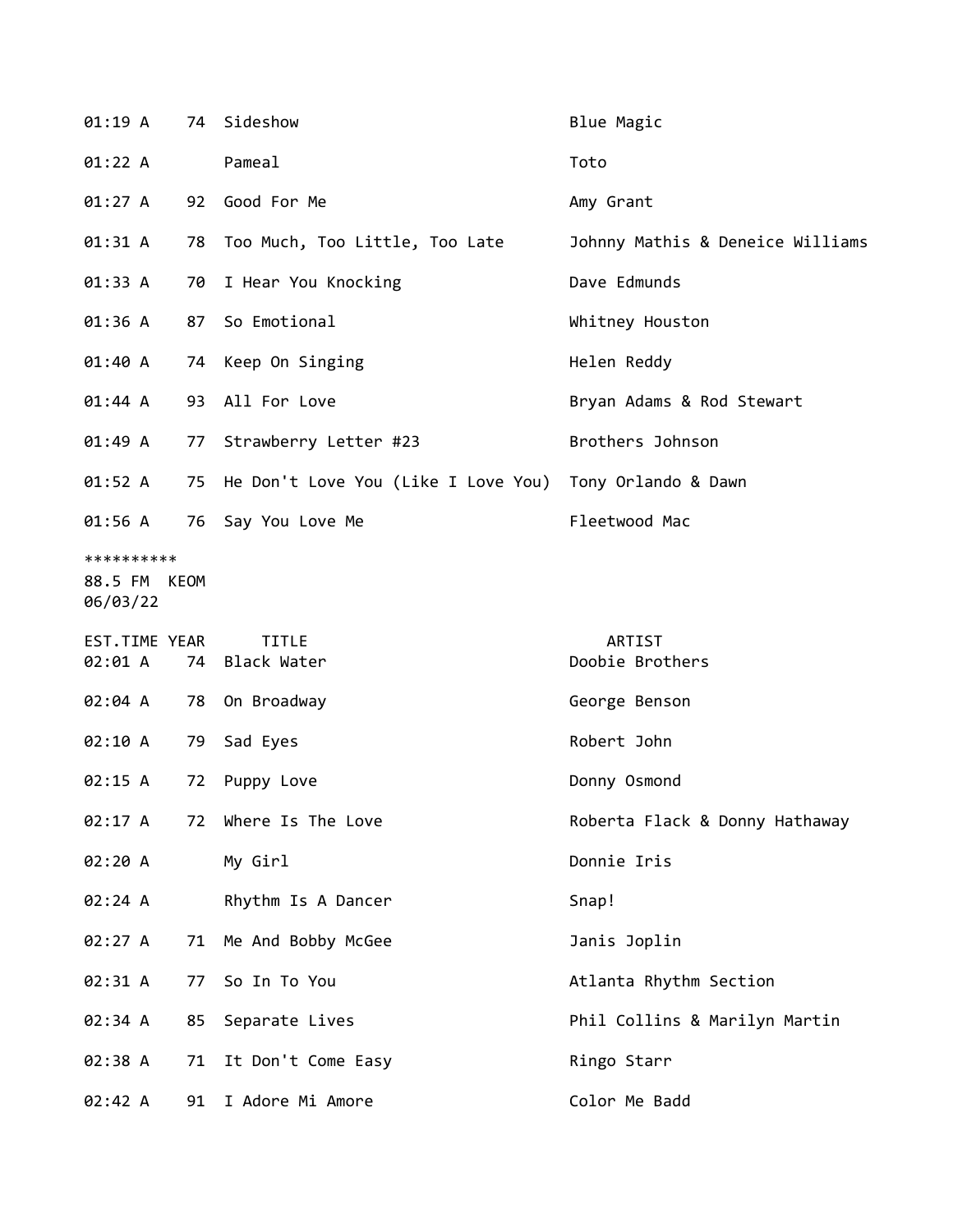| 02:47 A                                |    | 71 Sweet City Woman                                              | Stampeders                      |
|----------------------------------------|----|------------------------------------------------------------------|---------------------------------|
| 02:50 A                                | 79 | No More Tears (Enough Is Enough)                                 | Barbra Streisand & Donna Summer |
| 02:55 A                                | 78 | I Was Made For Dancin'                                           | Leif Garrett                    |
| 02:59 A                                |    | 77 Don't It Make My Brown Eyes Blue Crystal Gayle                |                                 |
| **********<br>88.5 FM KEOM<br>06/03/22 |    |                                                                  |                                 |
| EST.TIME YEAR<br>03:02 A               |    | <b>TITLE</b><br>73 Ain't No Woman (Like The One I've G Four Tops | <b>ARTIST</b>                   |
| 03:05 A                                |    | 73 You Are The Sunshine Of My Life                               | Stevie Wonder                   |
| 03:08 A                                |    | 85 Living In America                                             | James Brown                     |
| 03:12 A                                |    | High School Dance                                                | Sylvers                         |
| 03:17 A                                |    | 74 The Loco-Motion                                               | Grand Funk Railroad             |
| 03:20 A                                |    | 78 Hot Blooded                                                   | Foreigner                       |
| 03:23 A                                | 84 | The Longest Time                                                 | Billy Joel                      |
| 03:26 A                                | 91 | Too Many Walls                                                   | Cathy Dennis                    |
| 03:30 A                                | 72 | Nights In White Satin                                            | Moody Blues                     |
| 03:34 A                                |    | 71 All I Ever Need Is You                                        | Sonny & Cher                    |
| 03:37 A                                | 86 | Mad About You                                                    | Belinda Carlisle                |
| 03:40 A                                |    | 71 White Lies, Blue Eyes                                         | Bullet                          |
| 03:44 A                                | 90 | Love Will Never Do Without You                                   | Janet Jackson                   |
| 03:49 A                                |    | 75 Heat Wave                                                     | Linda Ronstadt                  |
| 03:51 A                                |    | 75 Please Mr. Please                                             | Olivia Newton-John              |
| 03:55 A                                | 75 | It Only Takes A Minute                                           | Tavares                         |
| 03:59 A                                |    | 72 I'd Love You To Want Me                                       | Lobo                            |
| **********<br>88.5 FM KEOM             |    |                                                                  |                                 |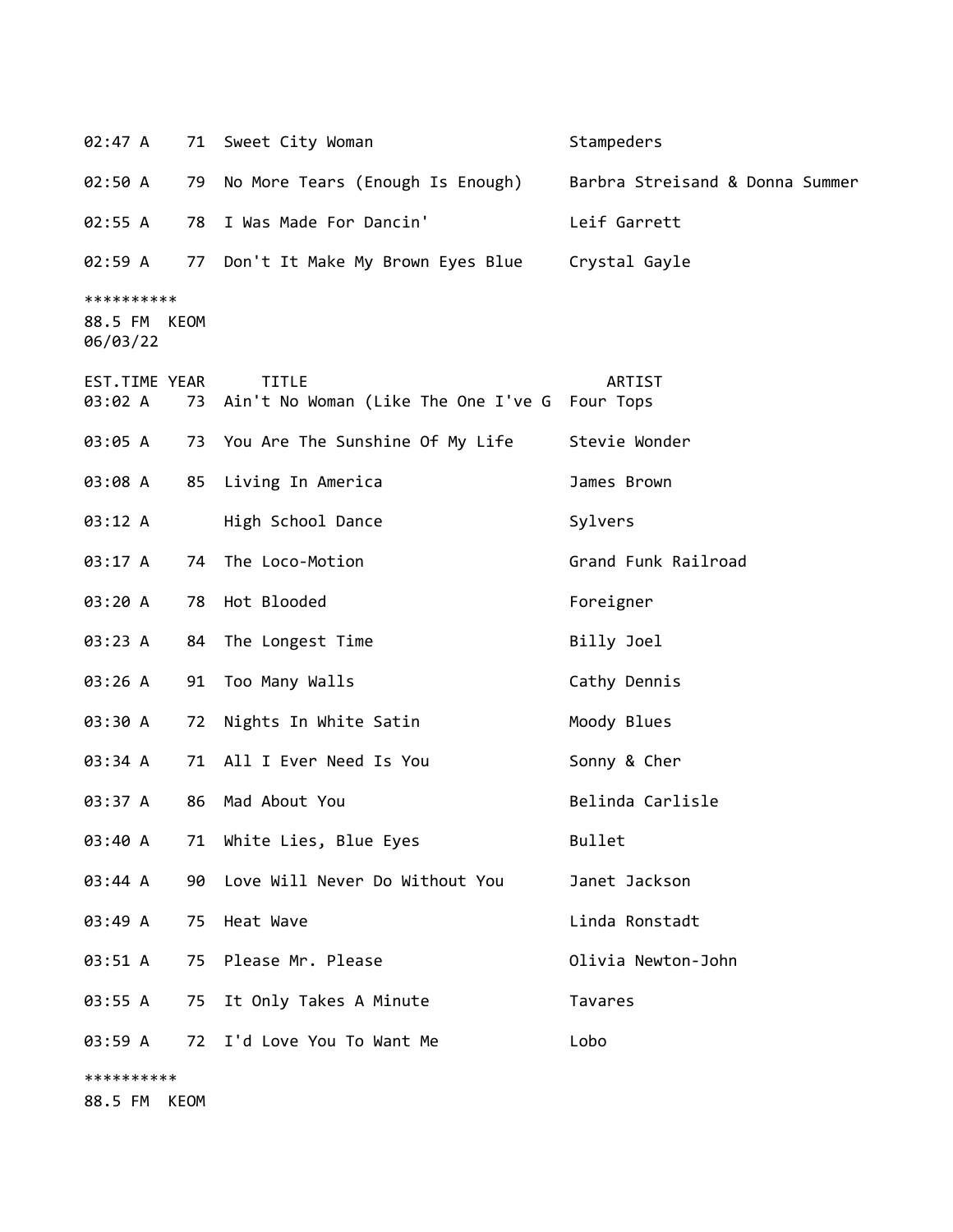06/03/22

| EST.TIME YEAR<br>04:03 A               | 74 | TITLE<br>Eres Tu                                            | ARTIST<br>Mocedades       |
|----------------------------------------|----|-------------------------------------------------------------|---------------------------|
| 04:06 A                                | 76 | Theme From "Mahogany" (Do You Know                          | Diana Ross                |
| 04:09 A                                | 86 | Is This Love                                                | Survivor                  |
| 04:15 A                                | 70 | Turn Back The Hands Of Time                                 | Tyrone Davis              |
| 04:17 A                                | 75 | Magic                                                       | Pilot                     |
| 04:20 A                                | 83 | Tender Is The Night                                         | Jackson Browne            |
| 04:25 A                                |    | Bring It All To Me                                          | Blaque                    |
| 04:28 A                                | 73 | Neither One Of Us (Wants To Be The Gladys Knight & The Pips |                           |
| 04:33 A                                | 79 | Ladies Night                                                | Kool & The Gang           |
| 04:36 A                                | 81 | Private Eyes                                                | Hall & Oates              |
| 04:39 A                                | 78 | Flash Light                                                 | Parliment                 |
| 04:46 A                                |    | Am I The Same Girl                                          | Swing Out Sister          |
| 04:50 A                                |    | Tryin' To Love Two                                          | William Bell              |
| 04:53 A                                | 79 | After The Love Has Gone                                     | Earth, Wind & Fire        |
| 04:56 A                                |    | 71 An Old Fashioned Love Song                               | Three Dog Night           |
| **********<br>88.5 FM KEOM<br>06/03/22 |    |                                                             |                           |
| EST.TIME YEAR<br>05:01 A               | 79 | <b>TITLE</b><br>Don't Stop 'Til You Get Enough              | ARTIST<br>Michael Jackson |
| 05:05 A                                | 79 | Mama Can't Buy You Love                                     | Elton John                |
| 05:09 A                                | 76 | Get Up And Boogie                                           | Silver Convention         |
| 05:12 A                                |    | I Could Never Miss You (More Than I                         | Lulu                      |
| 05:17 A                                |    | Nothing Compares 2 U                                        | Sinead O'Connor           |
| 05:22 A                                | 75 | Walking In Rhythm                                           | Blackbyrds                |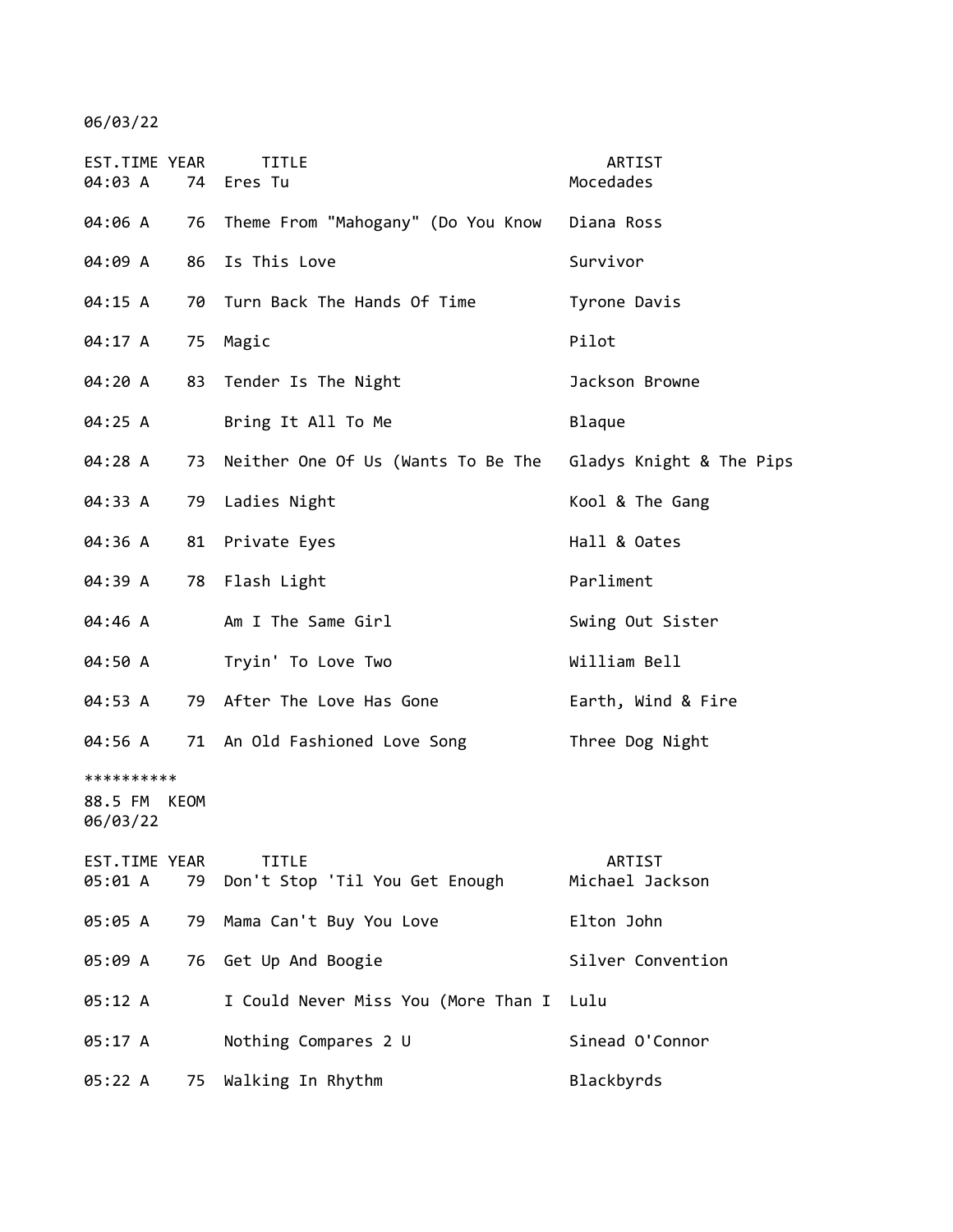| 05:25 A                                |    | 84 Doctor! Doctor!                | Thompson Twins |
|----------------------------------------|----|-----------------------------------|----------------|
| 05:29 A                                | 71 | One Bad Apple                     | Osmonds        |
| 05:32 A                                | 92 | Make It Happen                    | Mariah Carey   |
| 05:36 A                                | 89 | Every Little Step                 | Bobby Brown    |
| 05:40 A                                |    | You Wear It Well                  | Rod Stewart    |
| 05:45 A                                |    | Cuts Both Ways                    | Gloria Estefan |
| 05:48 A                                |    | 70 Hitchin' A Ride                | Vanity Fare    |
| 05:51 A                                |    | 72 The Lion Sleeps Tonight        | Robert John    |
| 05:54 A                                | 74 | Honey Honey                       | ABBA           |
| 05:58 A                                |    | 73 Loves Me Like A Rock           | Paul Simon     |
| **********<br>88.5 FM KEOM<br>06/03/22 |    |                                   |                |
| EST.TIME YEAR                          |    | <b>TITLE</b>                      | ARTIST         |
| 06:01 A                                |    | 75 Dance With Me                  | Orleans        |
| 06:04 A                                |    | 78 Last Dance                     | Donna Summer   |
| 06:07 A                                | 80 | I'm Alright                       | Kenny Loggins  |
| 06:11 A                                | 72 | My World                          | Bee Gees       |
| 06:17 A                                | 76 | New Kid In Town                   | Eagles         |
| 06:22 A                                |    | 84 Dance Hall Days                | Wang Chung     |
| 06:25 A                                | 99 | That's The Way It Is              | Celine Dion    |
| 06:30 A                                | 75 | Calypso                           | John Denver    |
| 06:34 A                                | 74 | Lookin' For A Love                | Bobby Womack   |
| 06:36 A                                |    | Moonlighting Theme                | Al Jarreau     |
| 06:39 A                                | 76 | There's A Kind Of Hush            | Carpenters     |
| 06:45 A                                | 91 | (Everything I Do) I Do It For You | Bryan Adams    |
| 06:49 A                                |    | Do You Know What I Mean           | Lee Michaels   |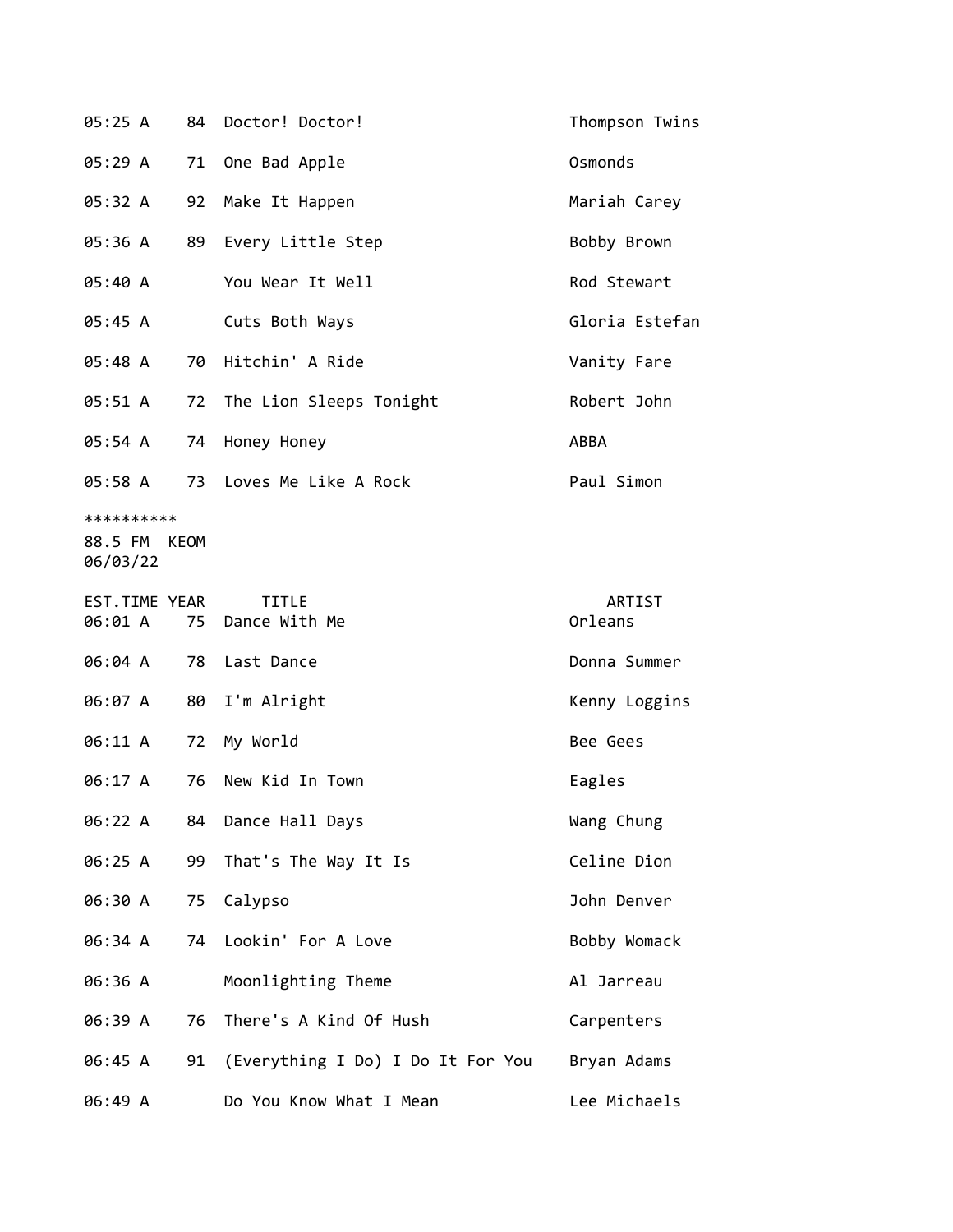| 06:52 A 98 Iris                        |    |                                         | Goo Goo Dolls                          |
|----------------------------------------|----|-----------------------------------------|----------------------------------------|
|                                        |    | 06:56 A 76 Lonely Night (Angel Face)    | Captain & Tennille                     |
| **********<br>88.5 FM KEOM<br>06/03/22 |    |                                         |                                        |
| EST.TIME YEAR<br>07:01 A               | 70 | <b>TITLE</b><br>Who'll Stop The Rain    | ARTIST<br>Creedence Clearwater Revival |
| 07:03 A                                | 70 | The Wonder Of You                       | Elvis Presley                          |
| 07:06 A                                | 87 | In Too Deep                             | Genesis                                |
| 07:11 A                                |    | 70 Gypsy Woman                          | Brian Hyland                           |
| 07:17 A                                |    | 78 It's A Heartache                     | Bonnie Tyler                           |
| 07:21 A                                |    | 90 Everybody, Everybody                 | Black Box                              |
| 07:25A                                 |    | The Story In Your Eyes                  | Moody Blues                            |
| 07:31 A                                |    | 74 Rock Me Gently                       | Andy Kim                               |
| 07:34 A                                |    | 73 The Love I Lost (Part 1)             | Harold Melvin & The Bluenotes          |
| 07:38 A                                |    | 80 Upside Down                          | Diana Ross                             |
| 07:44 A                                |    | 75 Have You Never Been Mellow           | Olivia Newton-John                     |
| 07:47 A                                |    | Kiss Him Goodbye                        | Nylons                                 |
| 07:51 A                                |    | 81 Don't Stop Believin'                 | Journey                                |
|                                        |    | 07:59 A 84 Let's Hear It For The Boy    | Deneice Williams                       |
| **********<br>88.5 FM KEOM<br>06/03/22 |    |                                         |                                        |
| EST.TIME YEAR<br>08:03 A               |    | <b>TITLE</b><br>70 If I Were Your Woman | ARTIST<br>Gladys Knight & The Pips     |
| 08:06 A                                | 72 | Ben                                     | Michael Jackson                        |
| 08:09 A                                |    | Keep The Fire Burnin'                   | REO Speedwagon                         |
| 08:15 A                                |    | Is This Love                            | Whitesnake                             |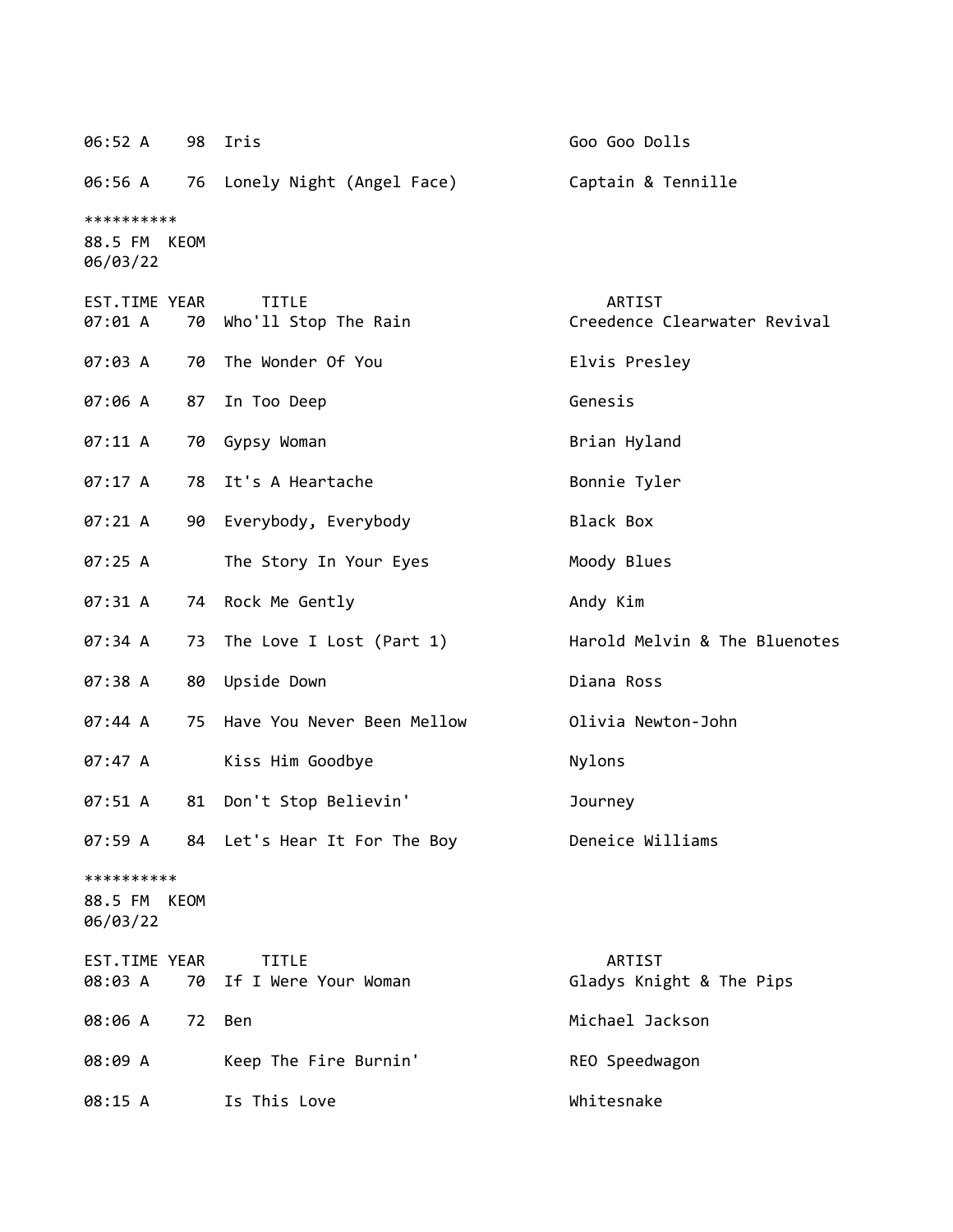| 08:19 A                                |    | 93 Baby I'm Yours                             | Shai                         |
|----------------------------------------|----|-----------------------------------------------|------------------------------|
| 08:23 A                                | 70 | Everything Is Beautiful                       | Ray Stevens                  |
| 08:26 A                                |    | 70 One Man Band                               | Three Dog Night              |
| 08:31 A                                |    | 74 You're The First, The Last, My Ever        | Barry White                  |
| 08:34 A                                |    | 71 If You Really Love Me                      | Stevie Wonder                |
| 08:37 A                                | 85 | Everybody Wants To Rule The World             | Tears For Fears              |
| 08:41 A                                |    | Wot's It To Ya                                | Robbie Nevil                 |
| 08:46 A                                |    | Crush                                         | Jennifer Paige               |
| 08:50 A                                | 87 | Mandolin Rain                                 | Bruce Hornsby & The Range    |
| 08:59 A                                |    | 72 Betcha By Golly, Wow                       | Stylistics                   |
| **********<br>88.5 FM KEOM<br>06/03/22 |    |                                               |                              |
|                                        |    |                                               |                              |
| EST.TIME YEAR<br>09:02 A               | 70 | <b>TITLE</b><br>Tighter, Tighter              | ARTIST<br>Alive & Kicking    |
| 09:04 A                                |    | Big Yellow Taxi                               | Neighborhood, The            |
| 09:07 A                                | 76 | You'll Never Find Another Love Like Lou Rawls |                              |
| 09:11 A                                | 87 | Rhythm Is Gonna Get You                       | Gloria Estefan & Miami Sound |
| Machine<br>09:17 A                     | 75 | Fame                                          | David Bowie                  |
| 09:22 A                                |    | 81 Our Lips Are Sealed                        | $Go-Go's$                    |
| 09:25 A                                | 91 | Something To Talk About                       | Bonnie Raitt                 |
| 09:29 A                                | 73 | Time In A Bottle                              | Jim Croce                    |
| 09:32 A                                | 76 | Welcome Back                                  | John Sebastian               |
| 09:35 A                                | 87 | Lost In Emotion                               | Lisa Lisa & The Cult Jam     |
| 09:40 A                                | 72 | Run To Me                                     | Bee Gees                     |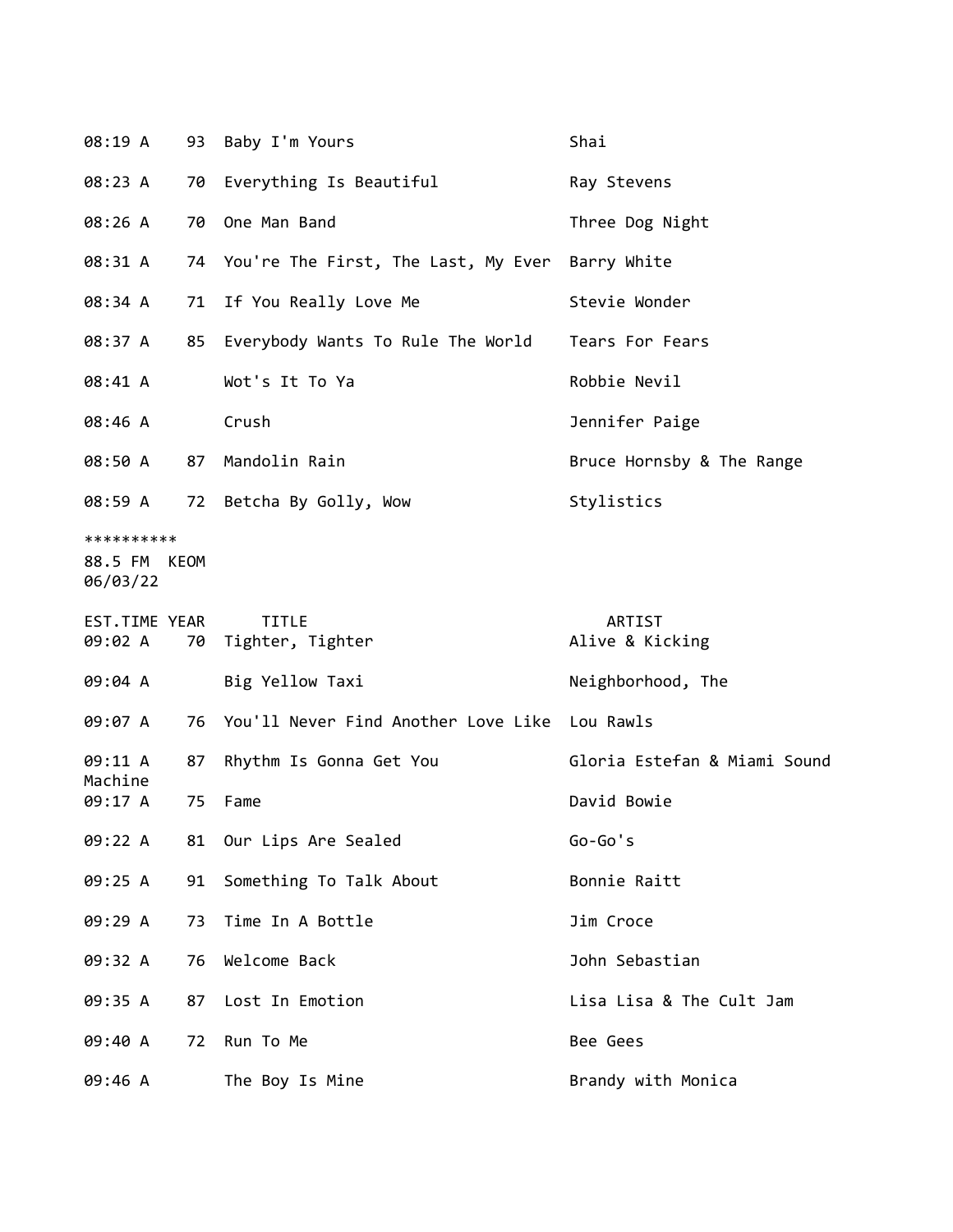\*\*\*\*\*\*\*\*\*\* 88.5 FM KEOM 06/03/22 EST.TIME YEAR TITLE ARTIST 10:00 A 78 Baker Streeet Gerry Rafferty 10:04 A 79 I Want Your Love Chic 10:07 A 72 Crocodile Rock Elton John 10:11 A Fortress Around Your Heart Sting 10:18 A 96 Because You Loved Me Celine Dion 10:22 A 72 Mother And Child Reunion Paul Simon 10:25 A 84 Leave A Tender Moment Alone Billy Joel

10:28 A 77 Just A Song Before I Go Crosby, Stills & Nash

10:32 A 79 Dim All The Lights Donna Summer

10:36 A When I Come Around Green Day

10:39 A Holding Back The Years Simply Red

10:45 A 92 How Do You Talk To An Angel Heights

10:49 A 72 Doctor My Eyes Jackson Browne

10:52 A 82 We Got The Beat Go-Go's

\*\*\*\*\*\*\*\*\*\*

88.5 FM KEOM 06/03/22

| EST.TIME YEAR | <b>TITLE</b>                           | ARTIST       |
|---------------|----------------------------------------|--------------|
|               | 11:00 A 75 Thank God I'm A Country Boy | John Denver  |
|               | 11:03 A 78 Love Will Find A Way        | Pablo Cruise |
| 11:08 A       | 79 Sail On                             | Commodores   |
| 11:11 A       | Wait                                   | White Lion   |
| 11:18 A       | 95 Have You Ever Really Loved A Woman  | Bryan Adams  |

09:49 A 82 That Girl Stevie Wonder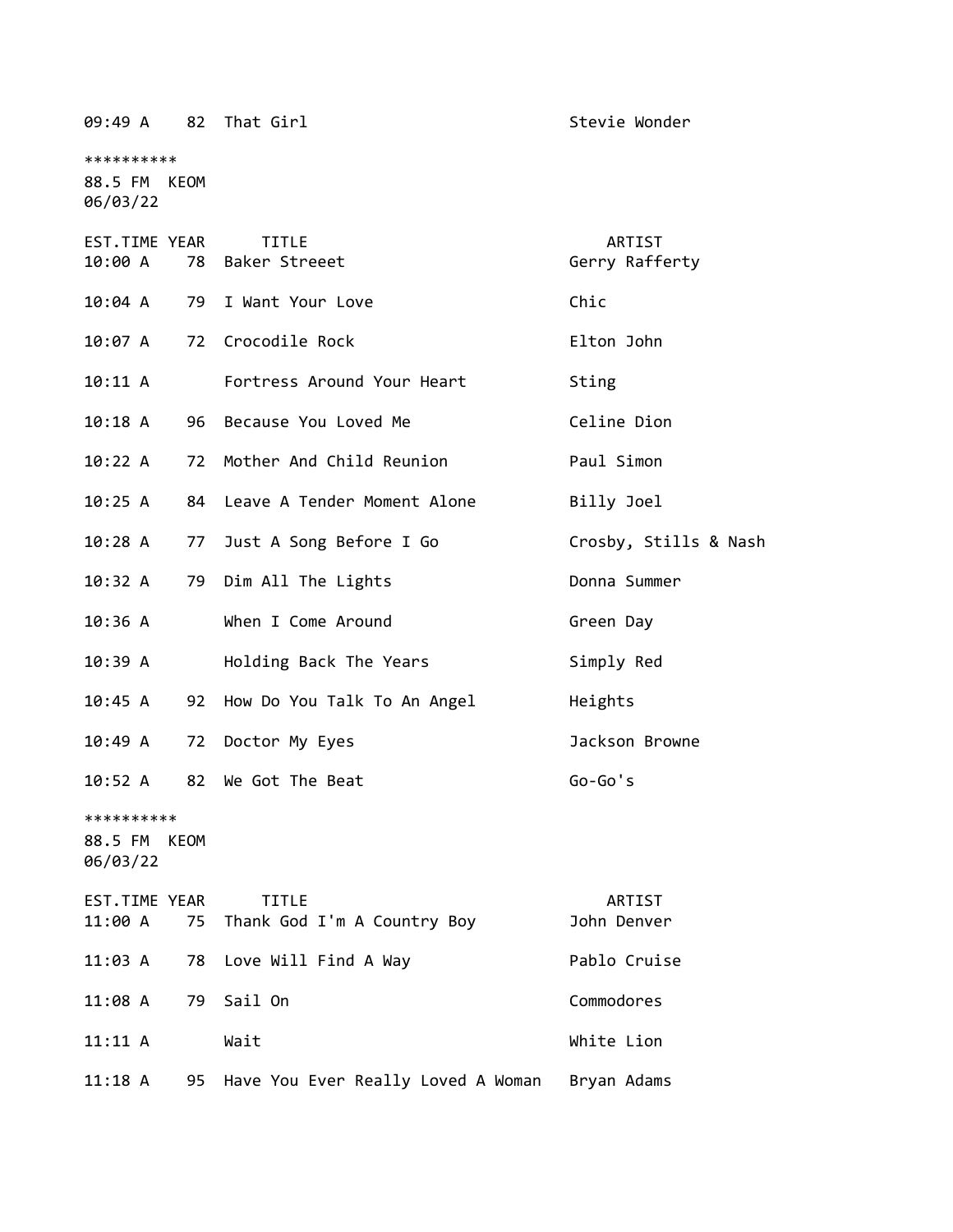| 11:23 A                                |      | 78 We'll Never Have To Say Goodbye Aga England Dan & John Ford Coley |                               |
|----------------------------------------|------|----------------------------------------------------------------------|-------------------------------|
| 11:27 A                                |      | All The Love In The World                                            | Outfield, The                 |
| 11:31 A                                |      | 74 Dancing Machine                                                   | Jackson 5                     |
| 11:34 A                                | 90   | I'm Not In Love                                                      | Will To Power                 |
| 11:38 A                                |      | 84 Against All Odds (Take A Look At Me Phil Collins                  |                               |
| 11:41 A                                |      | 73 The Right Thing To Do                                             | Carly Simon                   |
| 11:47 A                                |      | 90 Vision Of Love                                                    | Mariah Carey                  |
| $11:51 \; A$                           |      | 84 I Can Dream About You                                             | Dan Hartman                   |
| **********<br>88.5 FM KEOM<br>06/03/22 |      |                                                                      |                               |
| EST.TIME YEAR<br>12:00 P               |      | <b>TITLE</b><br>77 You Make Me Feel Like Dancing                     | ARTIST<br>Leo Sayer           |
| 12:03 P                                | 70   | Domino                                                               | Van Morrison                  |
| 12:07 P                                |      | 75 At Seventeen                                                      | Janis Ian                     |
| $12:11$ P                              | 81   | A Woman Needs Love (Just Like You D                                  | Ray Parker Jr.                |
| $12:17$ P                              | 71   | Family Affair                                                        | Sly & The Family Stone        |
| 12:20 P                                | 79   | The Second Time Around                                               | Shalamar                      |
| $12:25$ P                              | 89   | Get On Your Feet                                                     | Gloria Estefan                |
| $12:28$ P                              |      | After The Rain                                                       | Nelson                        |
| 12:33 P                                | 74   | You Make Me Feel Brand New                                           | Stylistics                    |
| 12:39 P                                |      | Somewhere Out There                                                  | James Ingram & Linda Ronstadt |
| 12:43 P                                |      | Hold On                                                              | Ian Gomm                      |
| 12:49 P                                | 75   | Old Days                                                             | Chicago                       |
| 12:52 P                                | 75   | When Will I Be Loved                                                 | Linda Ronstadt                |
| **********                             |      |                                                                      |                               |
| 88.5 FM<br>06/03/22                    | KEOM |                                                                      |                               |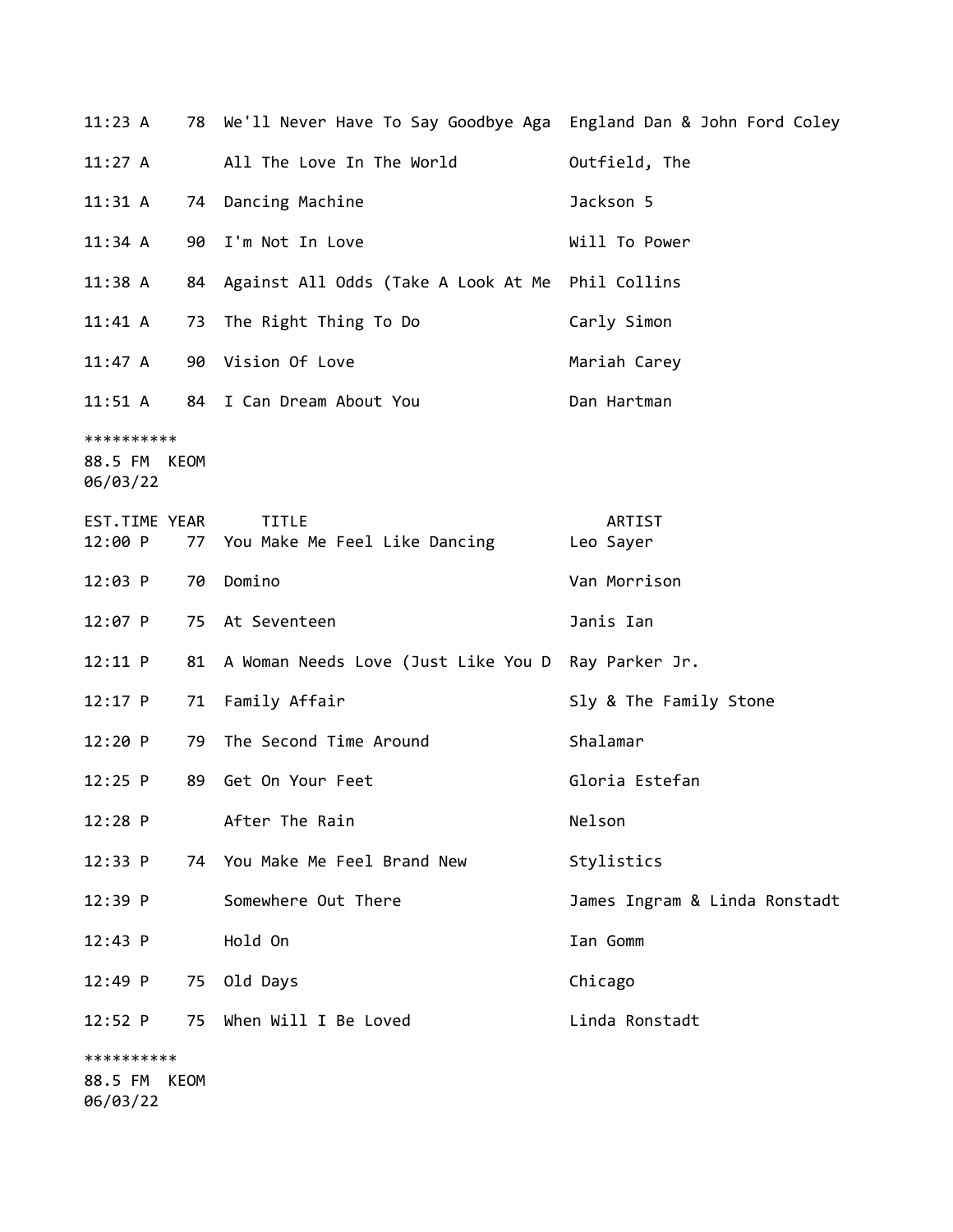| EST.TIME YEAR<br>01:00 P               | <b>TITLE</b><br>(Love Is) Thicker Than Water<br>77 | ARTIST<br>Andy Gibb       |
|----------------------------------------|----------------------------------------------------|---------------------------|
| $01:04$ P<br>86                        | Don't Get Me Wrong                                 | Pretenders                |
| 01:09 P<br>75                          | Fire                                               | Ohio Players              |
| $01:12$ P                              | Beautiful Stranger<br>99                           | Madonna                   |
| 01:18 P<br>87                          | Always                                             | Atlantic Starr            |
| $01:23$ P                              | Don't Let The Sun Go Down On Me<br>74              | Elton John                |
| 01:30 P<br>86                          | Addicted To Love                                   | Robert Palmer             |
| 01:34 P                                | 73 Stuck In The Middle With You                    | Stealers Wheel            |
| 01:38 P<br>98                          | Believe                                            | Cher                      |
| $01:42$ P                              | Native New Yorker                                  | Odyssey                   |
| $01:48$ P<br>72                        | Lean On Me                                         | Bill Withers              |
| 01:52 P                                | 71<br>Baby I'm-A Want You                          | <b>Bread</b>              |
| **********<br>88.5 FM KEOM<br>06/03/22 |                                                    |                           |
| EST.TIME YEAR<br>02:00 P               | <b>TITLE</b><br>78 Fire                            | ARTIST<br>Pointer Sisters |
| 02:03 P<br>72                          | Clean Up Woman                                     | Betty Wright              |
| 02:06 P<br>74                          | Annie's Song                                       | John Denver               |
| 02:09 P<br>88                          | One Moment In Time                                 | Whitney Houston           |
| 02:17 P<br>76                          | Don't Leave Me This Way                            | Thelma Houston            |
| 02:20 P<br>77                          | Telephone Line                                     | Electric Light Orchestra  |
| 02:25 P                                | Don't Answer Me                                    | Alan Parsons Project      |
| 02:30 P<br>71                          | Maggie May                                         | Rod Stewart               |
| 02:35 P<br>76                          |                                                    |                           |
|                                        | Sing A Song                                        | Earth, Wind & Fire        |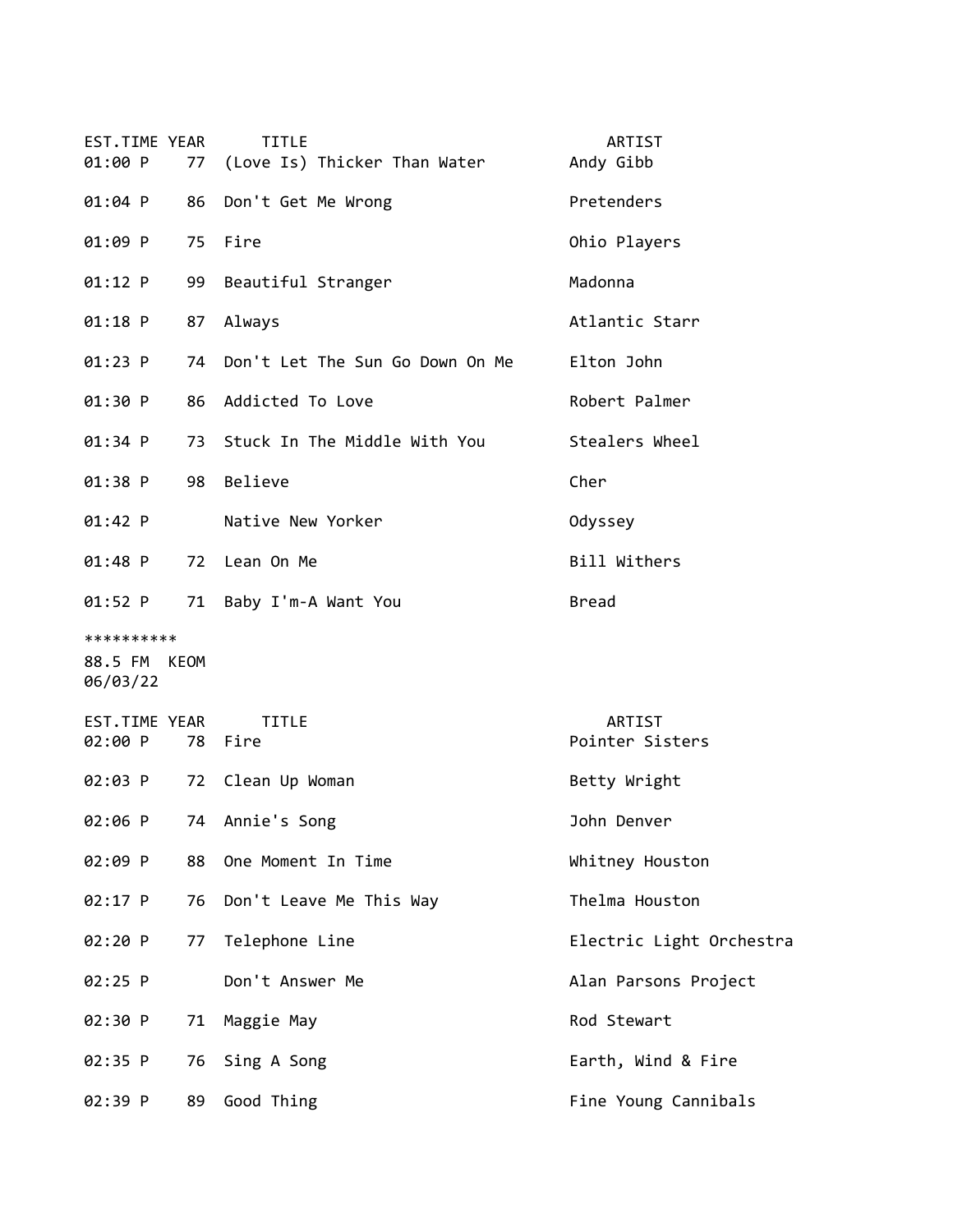| 02:42 P                           |             | 75 You Are So Beautiful                                        | Joe Cocker                |
|-----------------------------------|-------------|----------------------------------------------------------------|---------------------------|
| 02:47 P                           | 94          | The Sign                                                       | Ace Of Base               |
| 02:50 P                           | 84          | Neutron Dance                                                  | Pointer Sisters           |
| **********<br>88.5 FM<br>06/03/22 | <b>KEOM</b> |                                                                |                           |
| EST.TIME YEAR<br>03:00 P          | 73          | <b>TITLE</b><br>Playground In My Mind                          | ARTIST<br>Clint Holmes    |
| 03:02 P                           | 71          | Ιf                                                             | <b>Bread</b>              |
| 03:05 P                           | 77          | Dreams                                                         | Fleetwood Mac             |
| 03:09 P                           | 82          | I Know There's Something Going On                              | Frida                     |
| 03:15 P                           | 92          | A Whole New World (Alladin's Theme) Peabo Bryson & Regina Bell |                           |
| 03:19 P                           | 78          | Lay Down Sally                                                 | Eric Clapton              |
| 03:23 P                           | 85          | Life In One Day                                                | Howard Jones              |
| 03:26 P                           | 77          | Dance, Dance, Dance (Yowsah, Yowsah Chic                       |                           |
| 03:31 P                           | 71          | Just My Imagination (Running Away W Temptations                |                           |
| 03:35 P                           |             | Breakin' My Heart                                              | Mint Condition            |
| 03:38 P                           | 80          | Celebration                                                    | Kool & The Gang           |
| 03:42 P                           | 71          | Oye Como Va                                                    | Santana                   |
| 03:48 P                           | 90          | It Must've Been Love                                           | Roxette                   |
| 03:52 P                           | 72          | I Need You                                                     | America                   |
| **********<br>88.5 FM<br>06/03/22 | KEOM        |                                                                |                           |
| EST.TIME YEAR<br>04:00 P          | 83          | <b>TITLE</b><br>Beat It                                        | ARTIST<br>Michael Jackson |
| 04:04 P                           | 82          | 867-5309 JENNY                                                 | Tommy Tutone              |
| 04:07 P                           |             | 70 Mr. Bojangles                                               | Nitty Gritty Dirt Band    |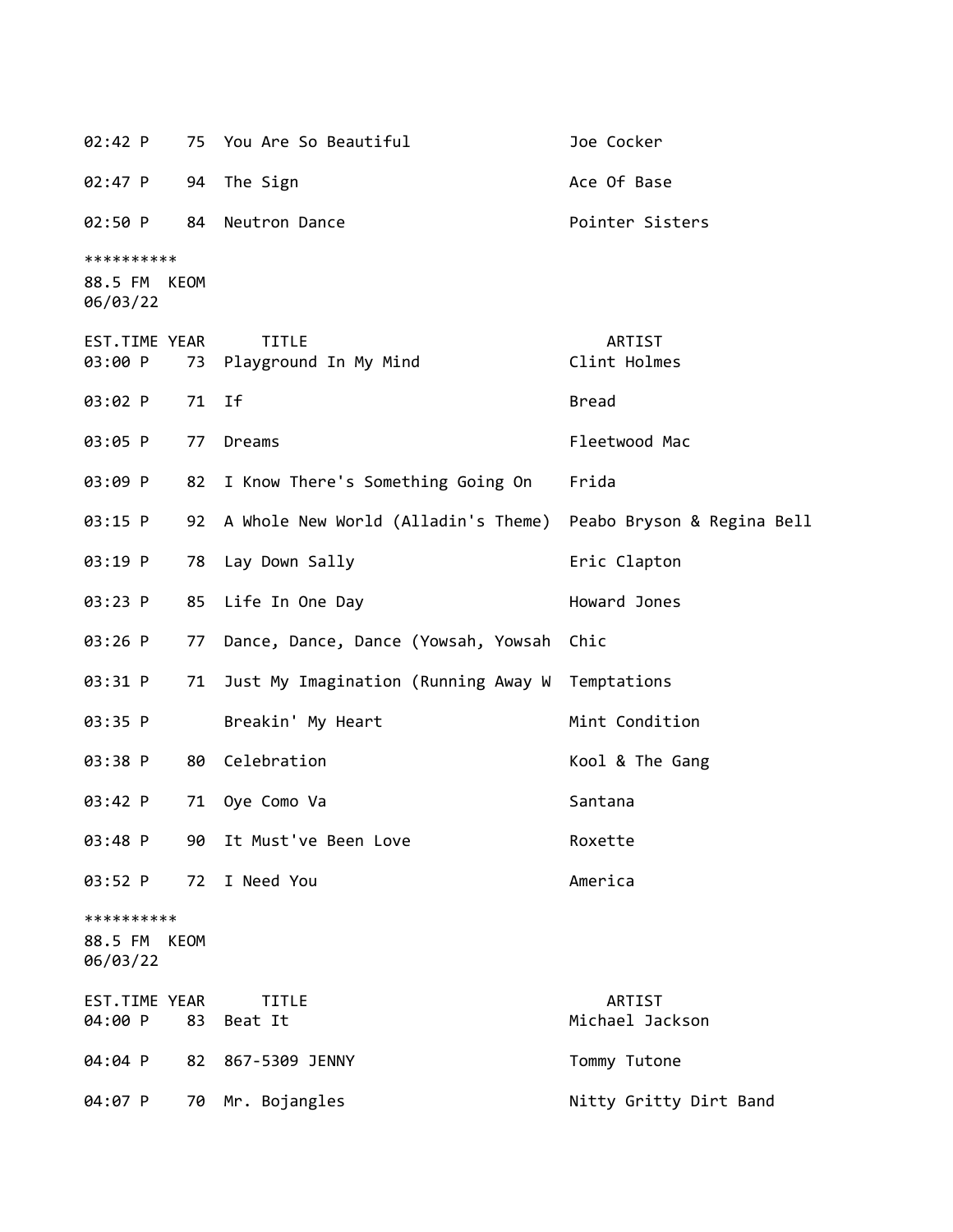| 04:11 P                                |      | Seven Year Ache              | Roseanne Cash           |
|----------------------------------------|------|------------------------------|-------------------------|
| 04:16 P                                |      | 84 Hold Me Now               | Thompson Twins          |
| 04:20 P                                | 98   | This Kiss                    | Faith Hill              |
| 04:24 P                                | 77   | Blue Bayou                   | Linda Ronstadt          |
| 04:30 P                                | 84   | Desert Moon                  | Dennis DeYoung          |
| 04:36 P                                |      | 77 Moondance                 | Van Morrison            |
| 04:41 P                                |      | You Gotta Love Someone       | Elton John              |
| 04:48 P                                | 77   | Boogie Nights                | Heatwave                |
| 04:51 P                                |      | 84 Foolish Heart             | Steve Perry             |
| 04:59 P                                |      | 70 Cry Me A River            | Joe Cocker              |
| **********<br>88.5 FM KEOM<br>06/03/22 |      |                              |                         |
| EST.TIME YEAR<br>05:03 P               |      | <b>TITLE</b><br>86 Amanda    | ARTIST<br><b>Boston</b> |
| 05:08 P                                |      | Spanish Harlem               | Aretha Franklin         |
| 05:12 P                                |      | Automatic                    | Pointer Sisters         |
| 05:18 P                                |      | 84 Here Comes The Rain Again | Eurythmics              |
| 05:22 P                                | 83   | Give It Up                   | KC & The Sunshine Band  |
| 05:27 P                                | 73   | Diamond Girl                 | Seals & Crofts          |
| 05:31 P                                |      | 74 Best Of My Love           | Eagles                  |
| 05:36 P                                | 77   | Serpentine Fire              | Earth, Wind & Fire      |
| 05:41 P                                | 76   | Lowdown                      | Boz Scaggs              |
| 05:46 P                                |      | Downtown Train               | Rod Stewart             |
| 05:50 P                                |      | An Innocent Man              | Billy Joel              |
| **********<br>88.5 FM                  | KEOM |                              |                         |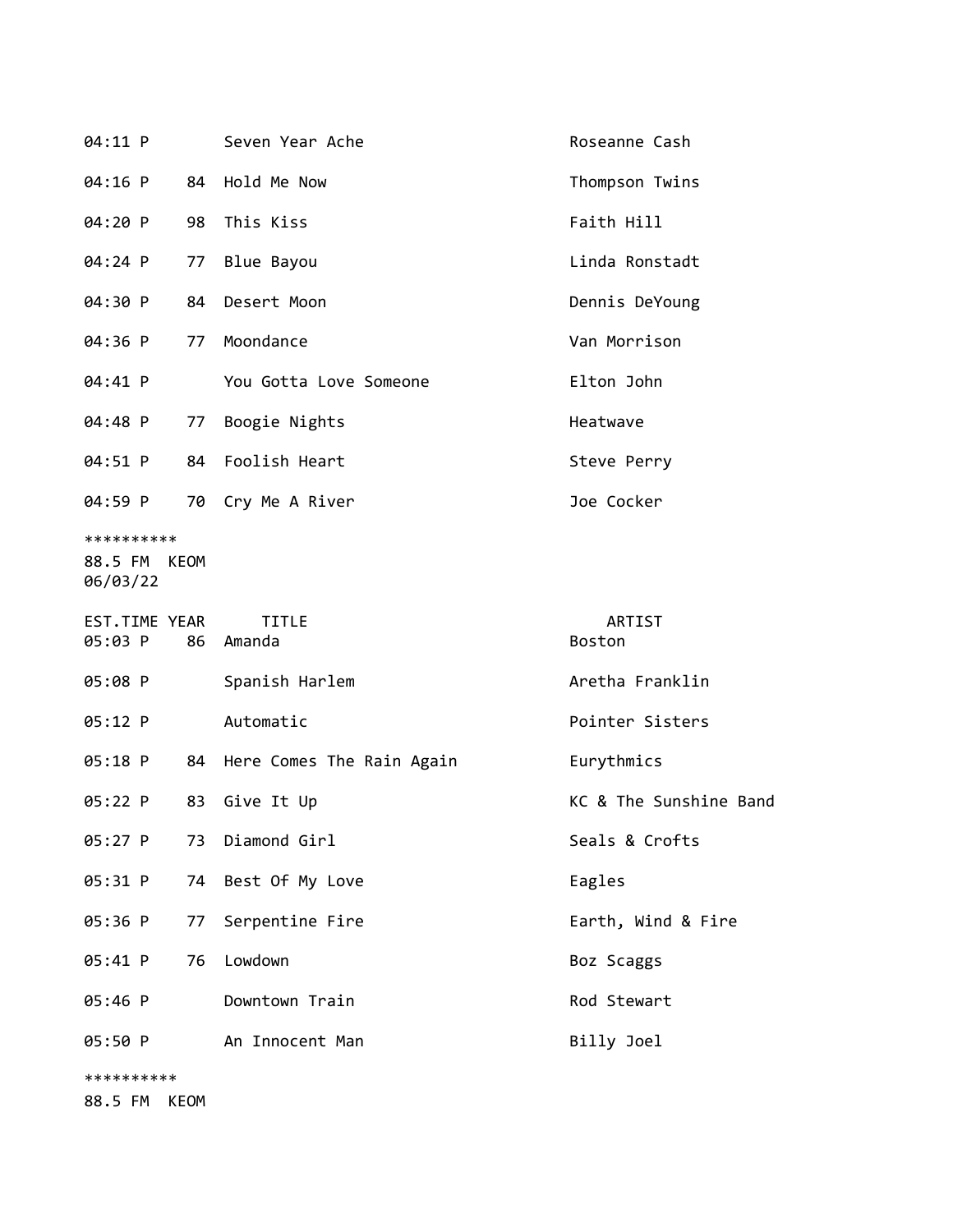06/03/22

| EST.TIME YEAR<br>06:00 P          | 72   | <b>TITLE</b><br>Too Late To Turn Back Now   | ARTIST<br>Cornelius Brothers & Sister Rose |
|-----------------------------------|------|---------------------------------------------|--------------------------------------------|
| 06:03 P                           |      | 80 Against The Wind                         | Bob Seger & The Silver Bullet              |
| Band<br>06:07 P                   |      | 74 Mandy                                    | Barry Manilow                              |
| 06:10 P                           |      | In The House Of Stone And Light             | Martin Page                                |
| 06:17 P                           |      | Alive And Kicking                           | Simple Minds                               |
| 06:22 P                           |      | 74 Band On The Run                          | Paul McCartney & Wings                     |
| 06:27 P                           | 71   | Draggin' The Line                           | Tommy James                                |
| 06:31 P                           | 77   | (Every Time I Turn Around) Back In L.T.D.   |                                            |
| 06:35 P                           | 86   | Stuck With You                              | Huey Lewis & The News                      |
| 06:39 P                           | 78   | Just What I Needed                          | Cars                                       |
| 06:44 P                           |      | My Lovin' (You're Never Gonna Get I EnVogue |                                            |
| 06:48 P                           |      | 83 Love Is A Battlefield                    | Pat Benatar                                |
| 06:53 P                           |      | 71 Let Your Love Go                         | <b>Bread</b>                               |
| **********<br>88.5 FM<br>06/03/22 | KEOM |                                             |                                            |
| EST.TIME YEAR<br>07:00 P          |      | <b>TITLE</b><br>79 Rock With You            | ARTIST<br>Michael Jackson                  |
| $07:03$ P                         |      | Just A Girl                                 | No Doubt                                   |
| $07:07$ P                         | 71   | Without You                                 | Nilsson                                    |
| 07:10 P                           | 89   | Second Chance                               | .38 Special                                |
| $07:16$ P                         |      | Glory Days                                  | Bruce Springsteen                          |
| 07:20 P                           | 74   | Mockingbird                                 | Carly Simon & James Taylor                 |
| 07:24 P                           |      | Jackie Blue                                 | Ozark Mountain Daredevils                  |
| 07:27 P                           | 81   | One Hundred Ways                            | Quincy Jones & James Ingram                |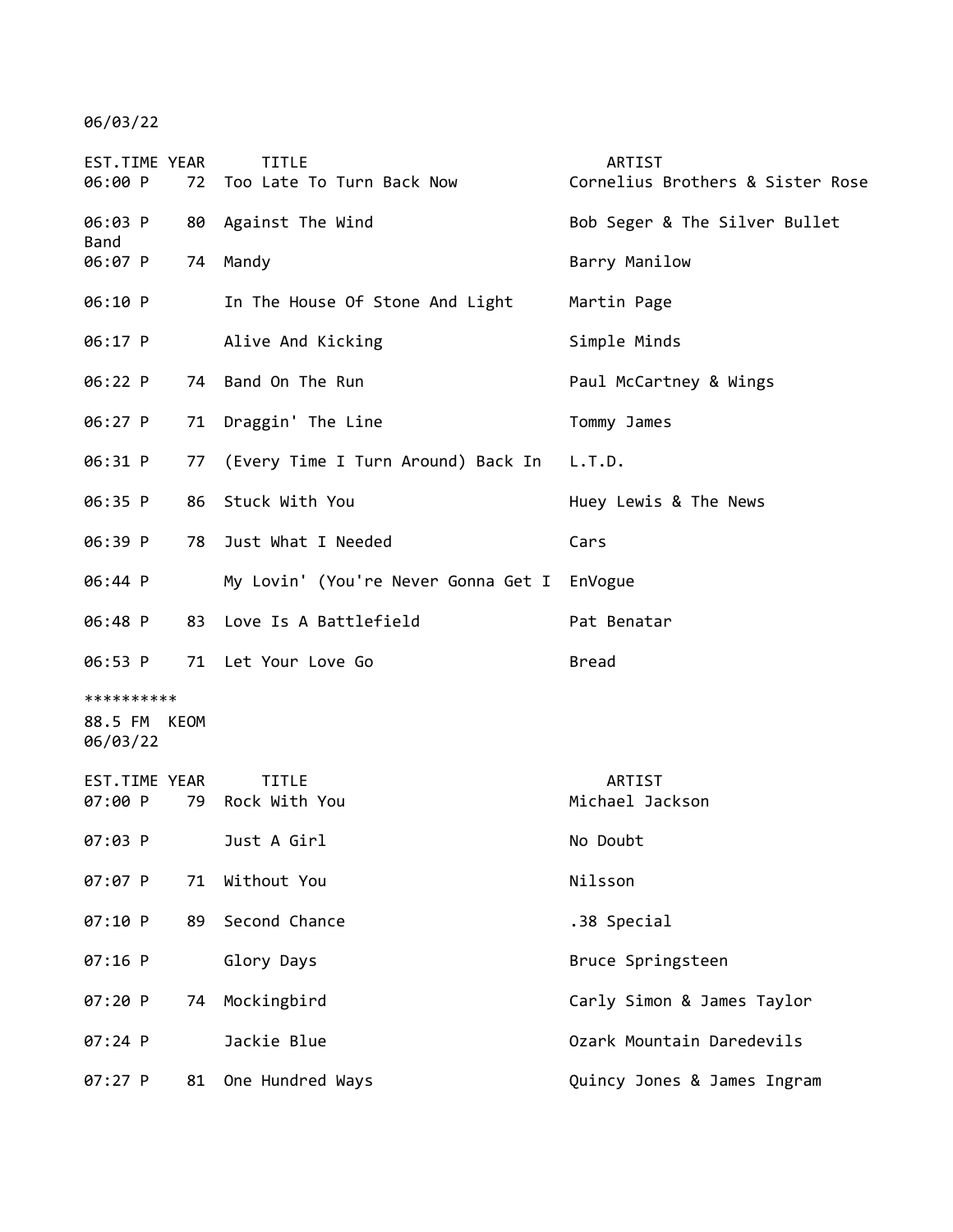| 07:31 P                                | 86 | Will You Still Love Me              | Chicago                  |
|----------------------------------------|----|-------------------------------------|--------------------------|
| 07:36 P                                |    | 79 Sara                             | Fleetwood Mac            |
| 07:40 P                                |    | 92 Save The Best For Last           | Vanessa Williams         |
| $07:46$ P                              | 73 | Love Train                          | 0'Jays                   |
| 07:49 P                                |    | Sister Christian                    | Night Ranger             |
| 07:53 P                                |    | 79 Just When I Needed You Most      | Randy Vanwarmer          |
| 07:58 P                                |    | 87 Need You Tonight                 | <b>INXS</b>              |
| **********<br>88.5 FM KEOM<br>06/03/22 |    |                                     |                          |
| EST.TIME YEAR<br>08:01 P               |    | <b>TITLE</b><br>Only Love Is Real   | ARTIST<br>Carole King    |
| 08:04 P                                | 77 | How Deep Is Your Love?              | Bee Gees                 |
| 08:08 P                                |    | 86 Girl Can't Help It               | Journey                  |
| 08:12 P                                | 80 | He's So Shy                         | Pointer Sisters          |
| 08:17 P                                |    | 84 Ghostbusters                     | Ray Parker Jr.           |
| 08:21 P                                |    | 90 Do You Remember                  | Phil Collins             |
| 08:25 P                                |    | 74 Sunshine On My Shoulders         | John Denver              |
| 08:31 P                                | 76 | Love Machine                        | Miracles                 |
| 08:33 P                                | 72 | Honky Cat                           | Elton John               |
| 08:38 P                                | 85 | Everytime You Go Away               | Paul Young               |
| 08:42 P                                |    | Love's Been A Little Bit Hard On Me | Juice Newton             |
| 08:46 P                                |    | If You Had My Love                  | Jennifer Lopez           |
| 08:50 P                                | 78 | September                           | Earth, Wind & Fire       |
| 08:53 P                                | 73 | Midnight Train To Georgia           | Gladys Knight & The Pips |
| 08:59 P                                | 73 | Angie                               | Rolling Stones           |
| **********                             |    |                                     |                          |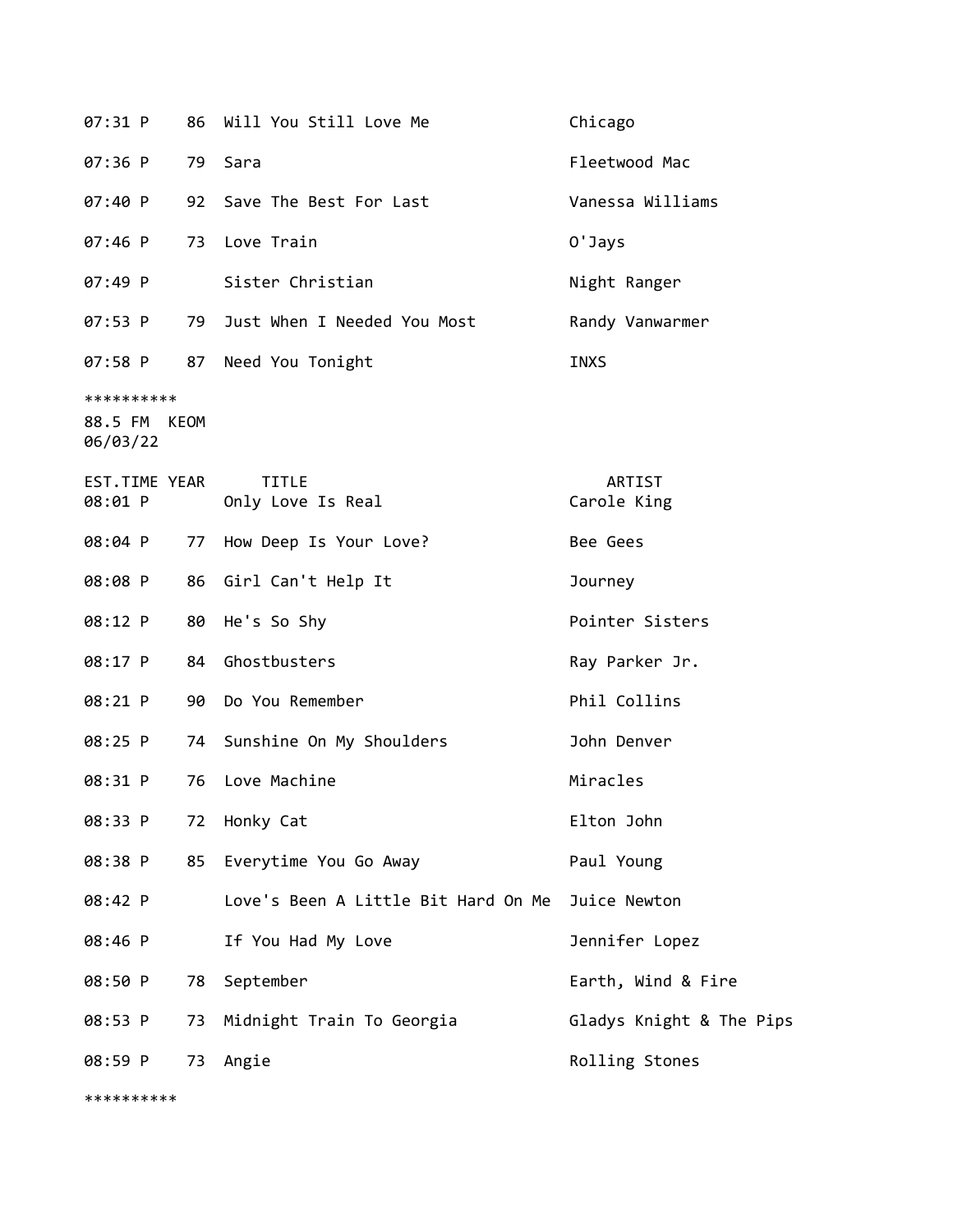88.5 FM KEOM 06/03/22

| EST.TIME YEAR<br>09:03 P               | 75 | <b>TITLE</b><br>Walk Away From Love                | ARTIST<br>David Ruffin |
|----------------------------------------|----|----------------------------------------------------|------------------------|
| 09:06 P                                | 78 | A Little More Love                                 | Olivia Newton-John     |
| 09:10 P                                | 80 | I Can't Tell You Why                               | Eagles                 |
| 09:16 P                                | 76 | Play That Funky Music                              | Wild Cherry            |
| 09:19 P                                |    | 74 Life Is A Rock (But The Radio Rolle             | Reunion                |
| 09:23 P                                |    | The Break Up Song (They Don't Write Greg Kihn Band |                        |
| 09:25 P                                | 93 | Runaway Train                                      | Soul Asylum            |
| 09:31 P                                | 72 | Heart Of Gold                                      | Neil Young             |
| 09:34 P                                | 79 | The Logical Song                                   | Supertramp             |
| 09:38 P                                | 89 | Miss You Much                                      | Janet Jackson          |
| 09:42 P                                | 73 | Aubrey                                             | <b>Bread</b>           |
| 09:47 P                                | 99 | Amazed                                             | Lonestar               |
| 09:51 P                                | 76 | Hot Line                                           | Sylvers                |
| 09:54 P                                | 77 | Baby Come Back                                     | Player                 |
| 09:59 P                                |    | 74 When Will I See You Again                       | Three Degrees          |
| **********<br>88.5 FM KEOM<br>06/03/22 |    |                                                    |                        |
| EST.TIME YEAR<br>10:01 P               | 74 | <b>TITLE</b><br>Sha-La-La (Make Me Happy)          | ARTIST<br>Al Green     |
| 10:04 P                                | 76 | Fooled Around And Fell In Love                     | Elvin Bishop           |
| 10:07 P                                |    | You Got It                                         | Roy Orbison            |
| 10:11 P                                | 78 | Forever In Blue Jeans                              | Neil Diamond           |
| $10:15$ P                              | 77 | Sometimes When We Touch                            | Dan Hill               |
| $10:18$ P                              | 76 | Tryin' To Get The Feeling Again                    | Barry Manilow          |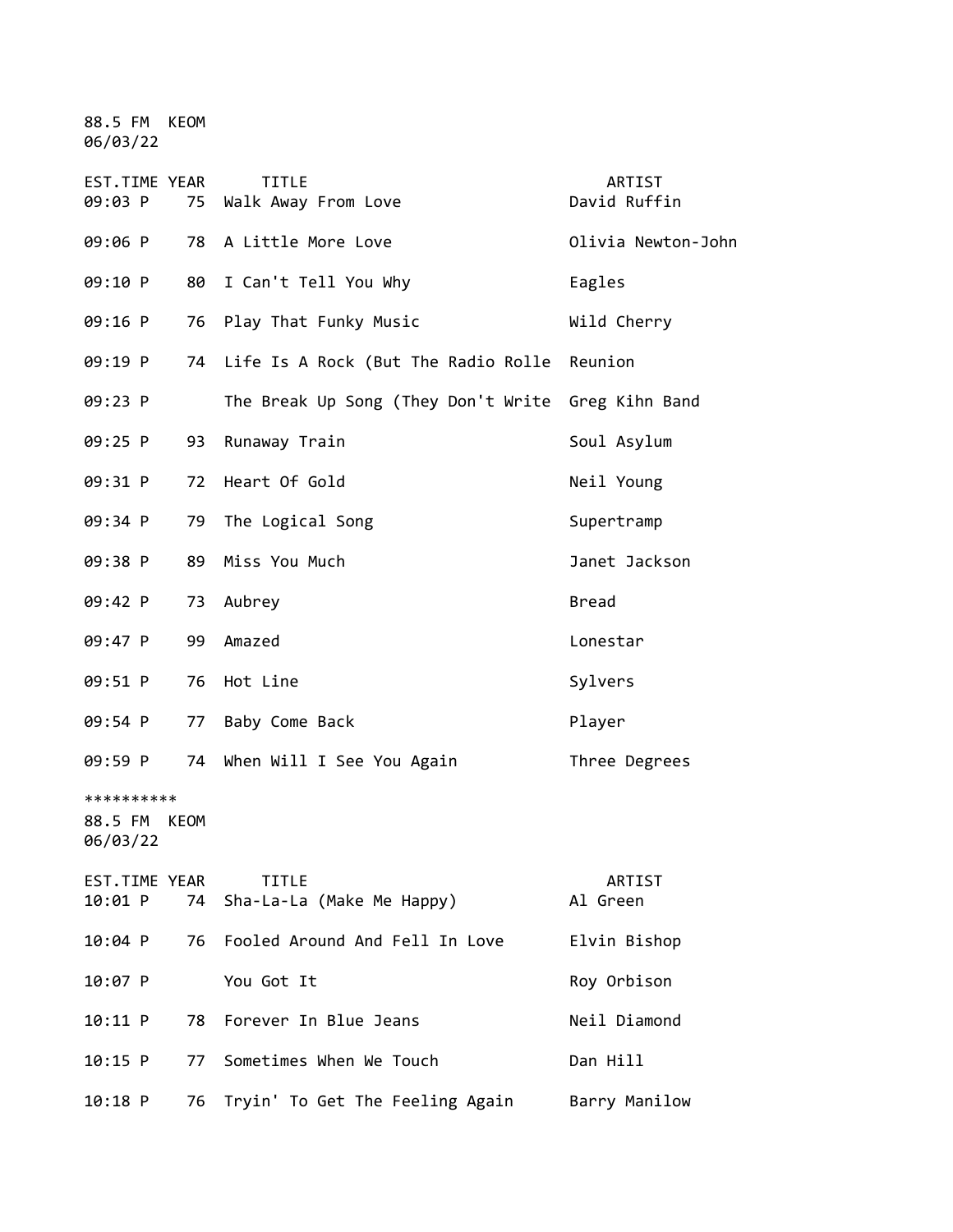| 10:22 P                                |    | You Don't Want Me Anymore                       | Steel Breeze              |
|----------------------------------------|----|-------------------------------------------------|---------------------------|
| $10:25$ P                              | 97 | Sunny Came Home                                 | Shawn Colvin              |
| 10:31 P                                | 78 | You Needed Me                                   | Anne Murray               |
| 10:34 P                                | 75 | Golden Years                                    | David Bowie               |
| 10:38 P                                | 88 | $1 - 2 - 3$                                     | Gloria Estefan            |
| 10:41 P                                |    | 74 Only You (And You Alone)                     | Ringo Starr               |
| $10:46$ P                              |    | Nobody Knows                                    | Tony Rich Project         |
| 10:50 P                                | 79 | Tusk                                            | Fleetwood Mac             |
| 10:53 P                                | 72 | Superstition                                    | Stevie Wonder             |
| 10:59 P                                | 75 | Who Loves You                                   | 4 Seasons                 |
| **********<br>88.5 FM KEOM<br>06/03/22 |    |                                                 |                           |
| EST.TIME YEAR<br>11:03 P               |    | <b>TITLE</b><br>74 Just Don't Want To Be Lonely | ARTIST<br>Main Ingredient |
| $11:07$ P                              |    | American Pie                                    | Don McLean                |
| $11:11$ P                              |    | Who Found Who                                   | Jellybean                 |
| $11:18$ P                              |    |                                                 |                           |
|                                        | 92 | Remember The Time                               | Michael Jackson           |
| 11:22 P                                | 77 | Brick House                                     | Commodores                |
| $11:25$ P                              |    | Electric Youth                                  | Debbie Gibson             |
| 11:30 P                                | 74 | Show And Tell                                   | Al Wilson                 |
| 11:33 P                                | 94 | Don't Turn Around                               | Ace Of Base               |
| 11:37 P                                | 80 | Call Me                                         | Blondie                   |
| 11:40 P                                | 76 | Fernando                                        | ABBA                      |
| 11:47 P                                | 92 | Masterpiece                                     | Atlantic Starr            |